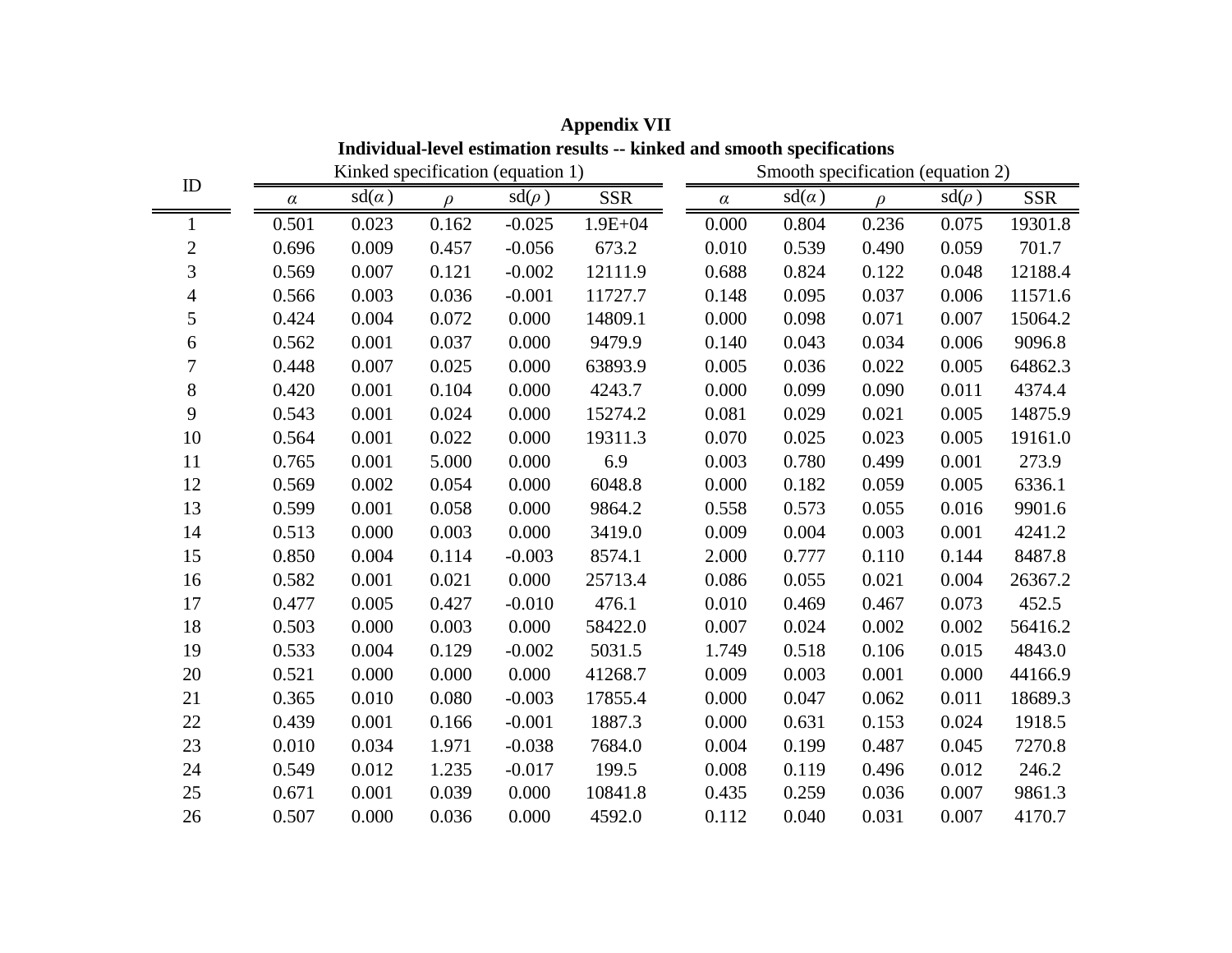| ID     |          | Kinked specification (equation 1) |        |            |            | Smooth specification (equation 2) |       |        |            |            |  |
|--------|----------|-----------------------------------|--------|------------|------------|-----------------------------------|-------|--------|------------|------------|--|
|        | $\alpha$ | $sd(\alpha)$                      | $\rho$ | $sd(\rho)$ | <b>SSR</b> | $\alpha$                          | sd(a) | $\rho$ | $sd(\rho)$ | <b>SSR</b> |  |
| 27     | 0.517    | 0.000                             | 0.033  | 0.000      | 7067.6     | 0.000                             | 0.009 | 0.034  | 0.003      | 7107.0     |  |
| $28\,$ | 0.484    | 0.000                             | 0.014  | 0.000      | 20676.9    | 0.000                             | 0.009 | 0.013  | 0.002      | 20815.3    |  |
| 29     | 0.622    | 0.001                             | 0.013  | 0.000      | 42644.8    | 0.119                             | 0.316 | 0.013  | 0.003      | 46711.0    |  |
| 30     | 0.653    | 0.035                             | 0.357  | $-0.084$   | 1612.2     | 0.010                             | 0.006 | 0.474  | 0.051      | 1479.7     |  |
| 31     | 0.463    | 0.000                             | 0.081  | 0.000      | 1306.4     | 0.000                             | 0.029 | 0.076  | 0.006      | 1348.6     |  |
| 32     | 0.779    | 0.055                             | 0.179  | $-0.150$   | 2466.8     | 0.012                             | 1.000 | 0.346  | 0.166      | 2608.1     |  |
| 33     | 0.619    | 0.003                             | 0.060  | 0.000      | 13379.7    | 0.323                             | 0.495 | 0.062  | 0.019      | 13796.5    |  |
| 34     | 0.665    | 0.002                             | 0.049  | 0.000      | 11705.1    | 0.535                             | 0.262 | 0.047  | 0.011      | 11418.3    |  |
| 35     | 0.500    | 0.002                             | 0.026  | 0.000      | 32352.7    | 0.041                             | 0.034 | 0.023  | 0.007      | 31991.0    |  |
| 36     | 0.717    | 0.003                             | 0.064  | 0.000      | 11851.2    | 1.899                             | 0.477 | 0.064  | 0.015      | 11689.5    |  |
| 37     | 0.880    | 0.001                             | 0.075  | 0.000      | 4451.0     | 2.000                             | 0.000 | 0.074  | 0.033      | 4529.8     |  |
| 38     | 0.872    | 0.002                             | 0.027  | $-0.001$   | 26978.6    | 0.974                             | 0.408 | 0.027  | 0.005      | 26477.1    |  |
| 39     | 0.510    | 0.002                             | 0.073  | 0.000      | 6791.2     | 0.251                             | 0.200 | 0.066  | 0.010      | 6628.5     |  |
| 40     | 0.544    | 0.001                             | 0.033  | 0.000      | 6263.1     | 0.015                             | 0.023 | 0.035  | 0.004      | 6611.9     |  |
| 41     | 0.632    | 0.007                             | 0.011  | 0.000      | 42246.1    | 0.078                             | 0.193 | 0.012  | 0.003      | 39806.7    |  |
| 42     | 0.404    | 0.003                             | 0.137  | 0.000      | 3253.1     | 0.189                             | 0.202 | 0.113  | 0.014      | 3388.8     |  |
| 43     | 0.556    | 0.001                             | 0.115  | 0.000      | 2059.9     | 0.000                             | 0.000 | 0.128  | 0.004      | 1952.3     |  |
| 44     | 0.521    | 0.001                             | 0.038  | 0.000      | 7366.4     | 0.042                             | 0.037 | 0.037  | 0.006      | 7351.9     |  |
| 45     | 0.525    | 0.000                             | 0.007  | 0.000      | 18931.5    | 0.021                             | 0.008 | 0.007  | 0.001      | 19775.8    |  |
| 46     | 0.580    | 0.002                             | 0.034  | 0.000      | 27171.6    | 0.073                             | 0.173 | 0.040  | 0.008      | 27963.4    |  |
| 47     | 0.492    | 0.003                             | 0.021  | 0.000      | 47053.5    | 0.000                             | 0.000 | 0.021  | 0.001      | 46965.0    |  |
| 48     | 0.476    | 0.003                             | 0.018  | $-0.001$   | 45195.6    | 0.031                             | 0.022 | 0.020  | 0.005      | 45292.3    |  |
| 49     | 0.646    | 0.001                             | 0.052  | 0.000      | 5710.6     | 0.359                             | 0.151 | 0.052  | 0.008      | 5676.9     |  |
| 50     | 0.608    | 0.004                             | 0.059  | 0.000      | 6562.8     | 0.288                             | 0.350 | 0.059  | 0.014      | 6738.1     |  |
| 51     | 0.476    | 0.001                             | 0.056  | 0.000      | 17428.4    | 0.086                             | 0.121 | 0.051  | 0.004      | 17404.4    |  |
| 52     | 0.527    | 0.000                             | 0.021  | 0.000      | 8670.0     | 0.030                             | 0.020 | 0.020  | 0.002      | 8723.2     |  |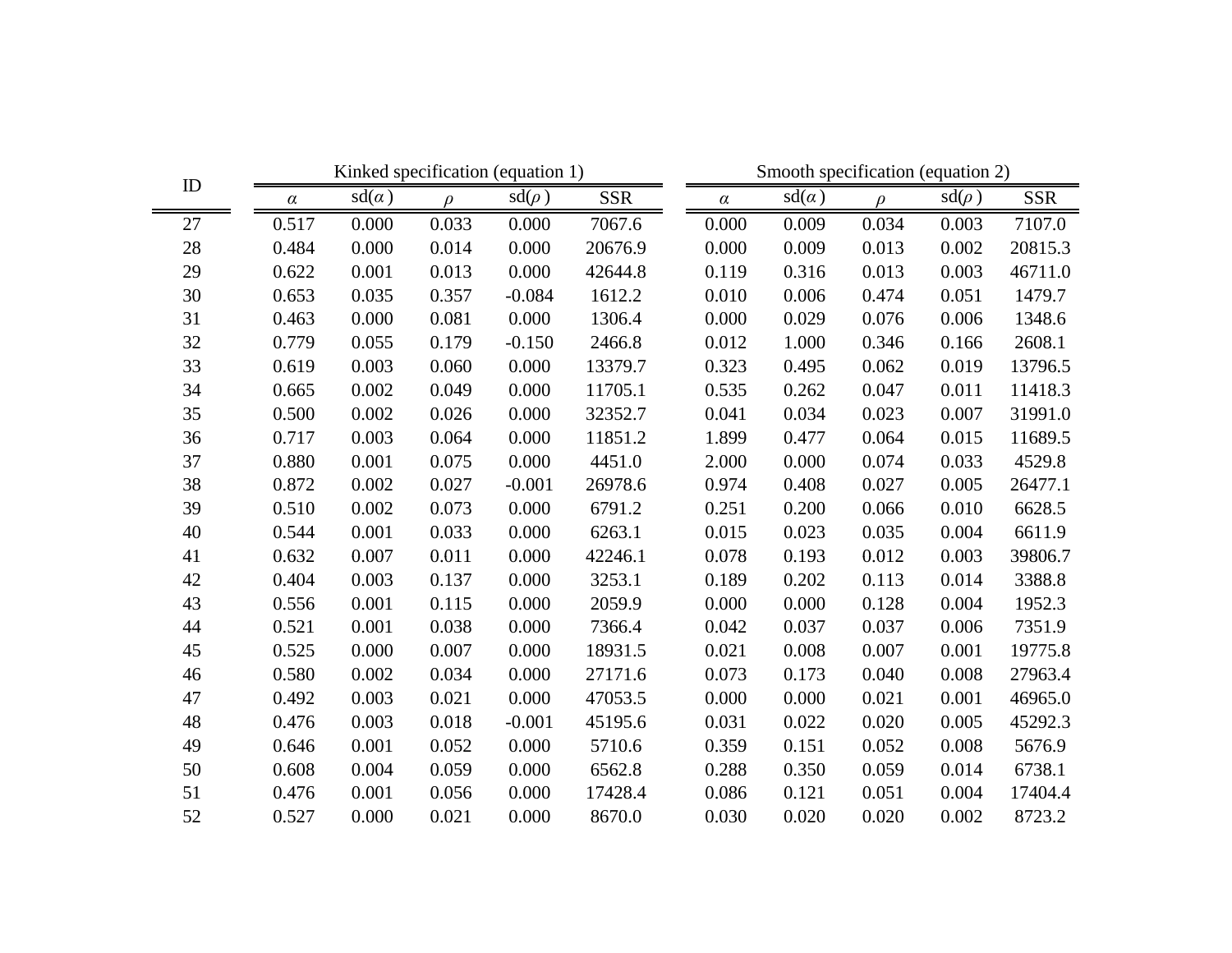|        |          | Kinked specification (equation 1) |        |            |            | Smooth specification (equation 2) |       |        |            |            |  |
|--------|----------|-----------------------------------|--------|------------|------------|-----------------------------------|-------|--------|------------|------------|--|
| ID     | $\alpha$ | $sd(\alpha)$                      | $\rho$ | $sd(\rho)$ | <b>SSR</b> | $\alpha$                          | sd(a) | $\rho$ | $sd(\rho)$ | <b>SSR</b> |  |
| 53     | 0.619    | 0.008                             | 0.213  | $-0.004$   | 1743.4     | 2.000                             | 0.819 | 0.239  | 0.109      | 1779.9     |  |
| 54     | 0.535    | 0.002                             | 0.013  | 0.000      | 41072.5    | 0.029                             | 0.019 | 0.014  | 0.004      | 40387.5    |  |
| 55     | 0.434    | 0.000                             | 0.072  | 0.000      | 1988.5     | 0.000                             | 0.000 | 0.065  | 0.003      | 2270.2     |  |
| 56     | 0.527    | 0.000                             | 0.023  | 0.000      | 5274.8     | 0.055                             | 0.028 | 0.023  | 0.003      | 5096.0     |  |
| 57     | 0.512    | 0.000                             | 0.012  | 0.000      | 14786.4    | 0.000                             | 0.000 | 0.013  | 0.002      | 14963.4    |  |
| 58     | 0.498    | 0.001                             | 0.036  | 0.000      | 11056.5    | 0.000                             | 0.000 | 0.036  | 0.004      | 10779.2    |  |
| 59     | 0.507    | 0.002                             | 0.031  | 0.000      | 38749.0    | 0.013                             | 0.048 | 0.031  | 0.010      | 38757.2    |  |
| 60     | 0.649    | 0.002                             | 0.016  | 0.000      | 30672.5    | 0.201                             | 0.050 | 0.017  | 0.003      | 29021.8    |  |
| 61     | 0.469    | 0.006                             | 0.426  | 0.004      | 21083.8    | 0.008                             | 0.000 | 0.497  | 0.000      | 20343.1    |  |
| 62     | 0.507    | 0.000                             | 0.029  | 0.000      | 3662.4     | 0.032                             | 0.025 | 0.028  | 0.003      | 3594.5     |  |
| 63     | 0.471    | 0.001                             | 0.037  | 0.000      | 4925.5     | 0.000                             | 0.011 | 0.034  | 0.004      | 5070.4     |  |
| 64     | 0.447    | 0.001                             | 0.060  | 0.000      | 7680.9     | 0.167                             | 0.079 | 0.035  | 0.007      | 7153.4     |  |
| 65     | 0.501    | 0.002                             | 0.021  | 0.000      | 57470.0    | 0.072                             | 0.037 | 0.014  | 0.008      | 53661.8    |  |
| 66     | 0.598    | 0.002                             | 0.178  | $-0.001$   | 1632.1     | 2.000                             | 0.100 | 0.188  | 0.052      | 1679.0     |  |
| 67     | 0.541    | 0.001                             | 0.047  | 0.000      | 7416.4     | 0.123                             | 0.094 | 0.046  | 0.009      | 7404.5     |  |
| 68     | 0.529    | 0.001                             | 0.022  | 0.000      | 15444.3    | 0.019                             | 0.023 | 0.023  | 0.005      | 15597.7    |  |
| 69     | 0.664    | 0.013                             | 0.181  | $-0.018$   | 1696.9     | 2.000                             | 0.901 | 0.215  | 0.067      | 1796.3     |  |
| 70     | 0.443    | 0.002                             | 0.047  | 0.000      | 17018.4    | 0.037                             | 0.041 | 0.039  | 0.007      | 17362.9    |  |
| 71     | 0.492    | 0.000                             | 0.016  | 0.000      | 20208.6    | 0.022                             | 0.012 | 0.014  | 0.002      | 19926.7    |  |
| $72\,$ | 0.621    | 0.010                             | 0.085  | $-0.002$   | 5632.8     | 0.401                             | 0.580 | 0.095  | 0.016      | 5884.8     |  |
| 73     | 0.503    | 0.005                             | 0.056  | 0.000      | 11999.9    | 0.000                             | 0.008 | 0.056  | 0.006      | 11912.1    |  |
| 74     | 0.505    | 0.001                             | 0.007  | 0.000      | 61017.7    | 0.018                             | 0.009 | 0.006  | 0.001      | 55991.3    |  |
| 75     | 0.533    | 0.000                             | 0.024  | 0.000      | 10395.5    | 0.000                             | 0.029 | 0.026  | 0.005      | 10487.3    |  |
| 76     | 0.479    | 0.001                             | 0.034  | 0.000      | 9681.1     | 0.032                             | 0.028 | 0.032  | 0.008      | 9742.9     |  |
| 77     | 0.503    | 0.003                             | 0.097  | $-0.001$   | 3446.6     | 0.000                             | 0.111 | 0.094  | 0.017      | 3434.7     |  |
| 78     | 0.541    | 0.001                             | 0.025  | 0.000      | 16917.9    | 0.021                             | 0.032 | 0.026  | 0.005      | 17207.3    |  |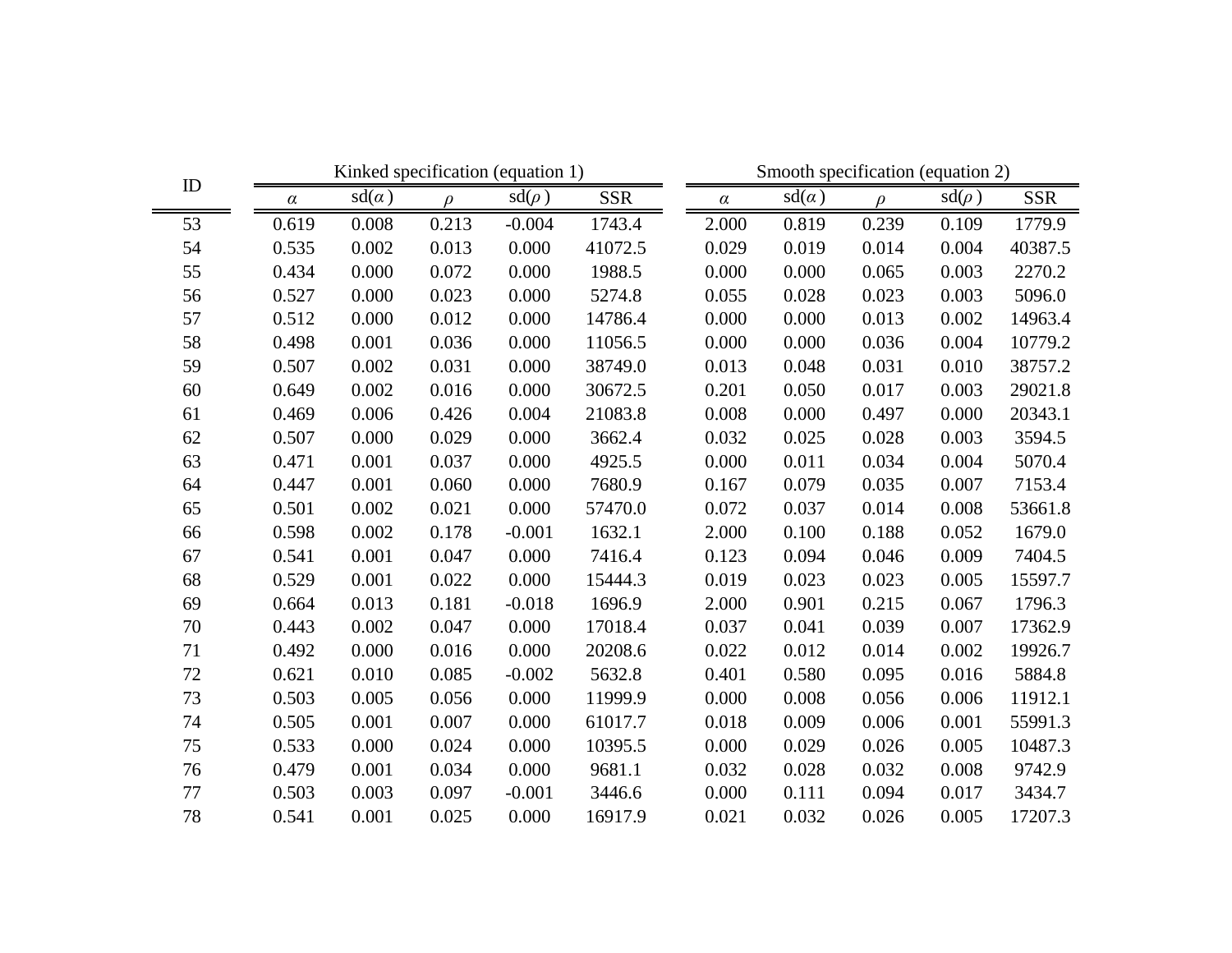| ID  | Kinked specification (equation 1) |              |        |            |            |  | Smooth specification (equation 2) |              |        |            |            |  |
|-----|-----------------------------------|--------------|--------|------------|------------|--|-----------------------------------|--------------|--------|------------|------------|--|
|     | $\alpha$                          | $sd(\alpha)$ | $\rho$ | $sd(\rho)$ | <b>SSR</b> |  | $\alpha$                          | $sd(\alpha)$ | $\rho$ | $sd(\rho)$ | <b>SSR</b> |  |
| 79  | 0.545                             | 0.003        | 0.051  | 0.000      | 10694.4    |  | 0.260                             | 0.148        | 0.043  | 0.009      | 10180.1    |  |
| 80  | 0.456                             | 0.000        | 0.047  | 0.000      | 3361.5     |  | 0.044                             | 0.035        | 0.037  | 0.004      | 3514.2     |  |
| 81  | 0.531                             | 0.004        | 0.048  | 0.000      | 30058.7    |  | 0.000                             | 0.000        | 0.052  | 0.010      | 29691.7    |  |
| 82  | 0.398                             | 0.018        | 0.151  | $-0.005$   | 5866.9     |  | 0.000                             | 0.000        | 0.126  | 0.029      | 6001.5     |  |
| 83  | 0.503                             | 0.001        | 0.088  | 0.000      | 3072.5     |  | 0.110                             | 0.146        | 0.086  | 0.008      | 3063.2     |  |
| 84  | 0.531                             | 0.000        | 0.012  | 0.000      | 13711.4    |  | 0.016                             | 0.008        | 0.014  | 0.001      | 14506.3    |  |
| 85  | 0.412                             | 0.004        | 0.311  | $-0.002$   | 1100.6     |  | 0.003                             | 0.516        | 0.268  | 0.036      | 1124.8     |  |
| 86  | 0.454                             | 0.000        | 0.057  | 0.000      | 4028.5     |  | 0.000                             | 0.000        | 0.053  | 0.006      | 4193.8     |  |
| 87  | 0.427                             | 0.003        | 0.064  | 0.000      | 13038.2    |  | 0.000                             | 0.000        | 0.056  | 0.010      | 13362.8    |  |
| 88  | 0.523                             | 0.004        | 0.176  | $-0.001$   | 1939.1     |  | 0.000                             | 0.200        | 0.181  | 0.014      | 1839.8     |  |
| 89  | 0.472                             | 0.000        | 0.045  | 0.000      | 5900.6     |  | 0.000                             | 0.000        | 0.039  | 0.005      | 5954.6     |  |
| 90  | 0.415                             | 0.010        | 0.052  | $-0.001$   | 20910.8    |  | 0.048                             | 0.036        | 0.040  | 0.011      | 21745.1    |  |
| 91  | 0.517                             | 0.023        | 0.254  | $-0.011$   | 2017.1     |  | 0.017                             | 0.693        | 0.264  | 0.056      | 2021.7     |  |
| 92  | 0.528                             | 0.106        | 0.271  | $-0.187$   | 1864.3     |  | 0.008                             | 0.732        | 0.448  | 0.069      | 1766.7     |  |
| 93  | 0.618                             | 0.011        | 0.085  | $-0.005$   | 14910.9    |  | 0.394                             | 0.650        | 0.093  | 0.015      | 14989.4    |  |
| 94  | 0.531                             | 0.002        | 0.075  | 0.000      | 6347.5     |  | 0.000                             | 0.000        | 0.079  | 0.011      | 6367.8     |  |
| 95  | 0.487                             | 0.004        | 0.121  | $-0.001$   | 8051.7     |  | 0.001                             | 0.085        | 0.118  | 0.024      | 8055.2     |  |
| 96  | 0.506                             | 0.000        | 0.001  | 0.000      | 10837.6    |  | 0.005                             | 0.001        | 0.001  | 0.000      | 11615.6    |  |
| 97  | 0.548                             | 0.001        | 0.074  | 0.000      | 5904.8     |  | 0.000                             | 0.000        | 0.077  | 0.003      | 5692.6     |  |
| 98  | 0.478                             | 0.002        | 0.096  | $-0.001$   | 12117.8    |  | 0.288                             | 0.278        | 0.084  | 0.011      | 12052.5    |  |
| 99  | 0.564                             | 0.001        | 0.067  | 0.000      | 5041.3     |  | 0.197                             | 0.145        | 0.067  | 0.009      | 5119.7     |  |
| 100 | 0.572                             | 0.001        | 0.047  | 0.000      | 6350.9     |  | 0.054                             | 0.198        | 0.052  | 0.007      | 6747.0     |  |
| 101 | 0.496                             | 0.000        | 0.081  | 0.000      | 3839.5     |  | 0.221                             | 0.100        | 0.074  | 0.008      | 3771.9     |  |
| 102 | 0.420                             | 0.006        | 0.041  | $-0.001$   | 21916.4    |  | 0.000                             | 0.004        | 0.035  | 0.005      | 23102.1    |  |
| 103 | 0.482                             | 0.001        | 0.029  | 0.000      | 28582.4    |  | 0.000                             | 0.051        | 0.028  | 0.009      | 28682.8    |  |
| 104 | 0.567                             | 0.001        | 0.049  | 0.000      | 5552.9     |  | 0.270                             | 0.041        | 0.043  | 0.005      | 5108.7     |  |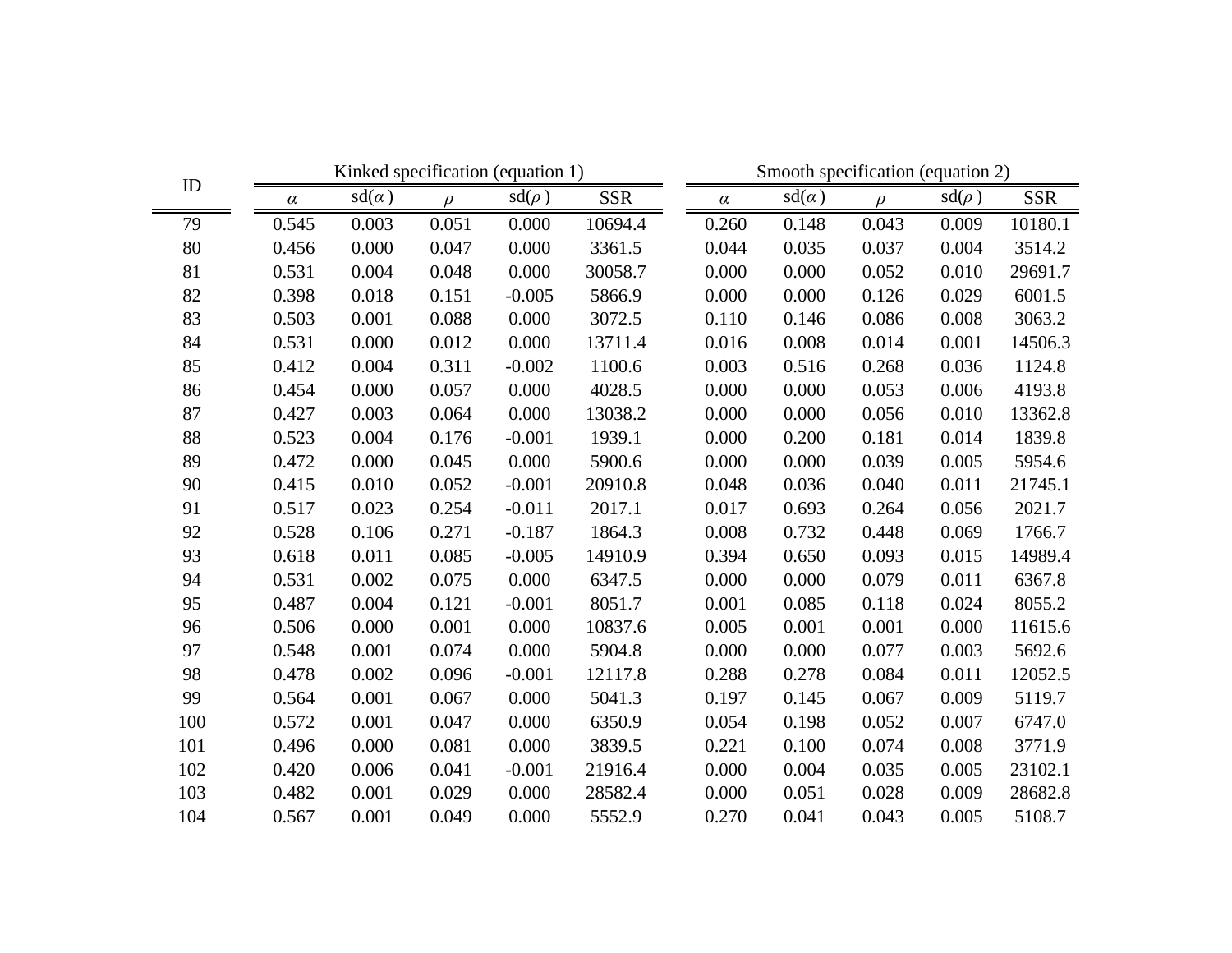|     |          |              |        | Kinked specification (equation 1) |            | Smooth specification (equation 2) |              |          |            |            |  |
|-----|----------|--------------|--------|-----------------------------------|------------|-----------------------------------|--------------|----------|------------|------------|--|
| ID  | $\alpha$ | $sd(\alpha)$ | $\rho$ | $sd(\rho)$                        | <b>SSR</b> | $\alpha$                          | $sd(\alpha)$ | $\Omega$ | $sd(\rho)$ | <b>SSR</b> |  |
| 105 | 0.502    | 0.000        | 0.000  | 0.000                             | 94.2       | 0.001                             | 0.001        | 0.000    | 0.000      | 2974.5     |  |
| 106 | 0.549    | 0.000        | 0.036  | 0.000                             | 7888.4     | 0.021                             | 0.041        | 0.040    | 0.006      | 8327.6     |  |
| 107 | 0.506    | 0.002        | 0.042  | 0.000                             | 18701.2    | 0.000                             | 0.000        | 0.043    | 0.005      | 18390.4    |  |
| 108 | 0.585    | 0.003        | 0.151  | $-0.002$                          | 2955.2     | 0.000                             | 0.002        | 0.170    | 0.024      | 2966.8     |  |
| 109 | 0.514    | 0.001        | 0.015  | 0.000                             | 28576.3    | 0.003                             | 0.013        | 0.017    | 0.003      | 28479.6    |  |
| 110 | 0.411    | 0.001        | 0.060  | 0.000                             | 8031.6     | 0.031                             | 0.042        | 0.049    | 0.003      | 8643.4     |  |
| 111 | 0.451    | 0.002        | 0.057  | 0.000                             | 5646.3     | 0.000                             | 0.000        | 0.053    | 0.005      | 5860.3     |  |
| 112 | 0.824    | 0.001        | 4.987  | 0.000                             | 4.1        | 0.006                             | 0.000        | 0.500    | 0.000      | 206.8      |  |
| 113 | 0.512    | 0.013        | 0.212  | $-0.038$                          | 2395.5     | 0.000                             | 0.000        | 0.232    | 0.000      | 2336.1     |  |
| 114 | 0.397    | 0.013        | 0.141  | $-0.002$                          | 6109.0     | 0.502                             | 0.499        | 0.105    | 0.016      | 6181.7     |  |
| 115 | 0.196    | 0.005        | 0.141  | $-0.001$                          | 6572.8     | 0.000                             | 0.000        | 0.084    | 0.011      | 8502.3     |  |
| 116 | 0.484    | 0.007        | 0.063  | $-0.001$                          | 16169.0    | 0.155                             | 0.164        | 0.054    | 0.011      | 16062.9    |  |
| 117 | 0.453    | 0.001        | 0.081  | 0.000                             | 1832.0     | 0.000                             | 0.000        | 0.075    | 0.005      | 1895.3     |  |
| 118 | 0.456    | 0.002        | 0.098  | 0.000                             | 7506.9     | 0.000                             | 0.000        | 0.092    | 0.018      | 7572.9     |  |
| 119 | 0.010    | 0.009        | 4.058  | 0.026                             | 644.4      | 0.008                             | 0.000        | 0.498    | 0.000      | 709.4      |  |
| 120 | 0.492    | 0.002        | 0.113  | 0.000                             | 3265.6     | 0.317                             | 0.370        | 0.104    | 0.020      | 3237.8     |  |
| 121 | 0.314    | 0.010        | 0.212  | $-0.002$                          | 3545.8     | 0.002                             | 0.019        | 0.165    | 0.019      | 3864.2     |  |
| 122 | 0.238    | 0.054        | 0.458  | $-0.107$                          | 9399.4     | 0.010                             | 0.896        | 0.314    | 0.110      | 9536.5     |  |
| 123 | 0.467    | 0.003        | 0.035  | $-0.001$                          | 19281.0    | 0.000                             | 0.000        | 0.030    | 0.009      | 19529.1    |  |
| 124 | 0.444    | 0.006        | 0.062  | $-0.001$                          | 9099.8     | 0.041                             | 0.050        | 0.054    | 0.005      | 9355.8     |  |
| 125 | 0.529    | 0.007        | 0.223  | $-0.003$                          | 1789.8     | 0.001                             | 0.000        | 0.251    | 0.000      | 1790.5     |  |
| 126 | 0.469    | 0.003        | 0.059  | 0.000                             | 12892.0    | 0.047                             | 0.056        | 0.052    | 0.008      | 12942.8    |  |
| 127 | 0.487    | 0.001        | 0.030  | 0.000                             | 12421.3    | 0.027                             | 0.054        | 0.028    | 0.006      | 12399.9    |  |
| 128 | 0.519    | 0.001        | 0.090  | 0.000                             | 2659.7     | 0.093                             | 0.273        | 0.091    | 0.012      | 2666.8     |  |
| 129 | 0.531    | 0.000        | 0.044  | 0.000                             | 5791.7     | 0.068                             | 0.052        | 0.043    | 0.005      | 5780.3     |  |
| 130 | 0.495    | 0.003        | 0.282  | $-0.001$                          | 1369.9     | 2.000                             | 0.278        | 0.258    | 0.063      | 1352.3     |  |